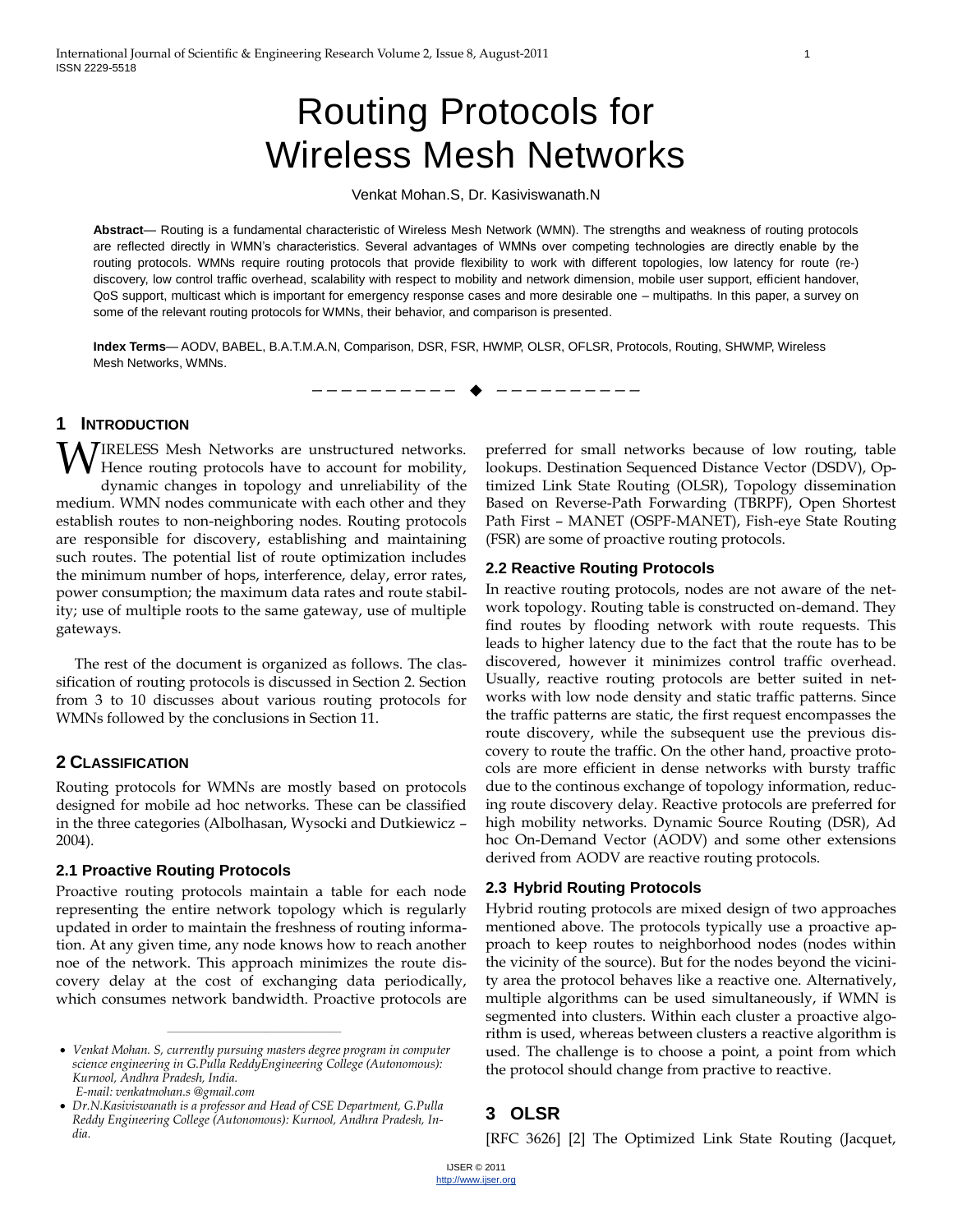Muhlethaler, Clausen, Laouiti, and Qayyum & Viennot 2001) is a practive link state protocol for mobile ad hoc networks. It includes a number of optimizations that aim at reducing the cost of forwarding information in the network. In particular, for each node, a subset of neighbors, called the multipoint relays is to reduce the duplicate retransmissions in the same region.

Algorithm: Each node selects its multipoint relay set among its one-hop neighbors in order to cover all two0hop neighbor nodes. Having a bidirectional link towards each of those neighbors is imposed by OLSR. Each node in the network periodically broadcasts information about its one-hop neighbors which have selected it as a MPR. Upon reception of this MPR selectors list, each node calculates or updates its routes. The route is then a sequence of hops through MPRs. In order to detect bidirectional links with neighbors, each node periodically broadcasts HELLO messages, containing a neighbor list and their link status. HELLO messages contain the list of addresses of the neighbors to whom the node has bidirectional connectivity and the list of neighbors that are heard by the node. The contents of these messages allow each node to know the existence of neighbors up to two-hops and the selection of its MPRs, which are also indicated in the HELLo messages, each node can construct its MPR selector table. Each node broadcasts specific control messages called Topology Control (TC), in order to build the routing table for forwarding purposes. TC messages are sent periodically by nodes to declare its MPR selector set (empty MPR Selector sets are not sent). TC messages are used to maintain topology tables for each node.

Since proactive routing protocol, there is no route discovery delay. Though routing overhead is greater than that of a reactive protocol, it does not increase with the number of routes being used. Default and network routes can be injected into the system. Timeout values and validity information is used.

OLSR assumes that a link is up if a number of hello packets have been received recently. It sees the links either working or failed which is not always true in WMNs.

[3] There are few extensions to link quality features. E.g. OLSRd which is commonly used on Linux based mesh routers have been extended called Radio-Aware OLSR. It has been included in the 802.11s draft standard. It was influenced by Hazy-Sighted Link State (HSLS) protocol.

OLSR unreliably floods the link state DB. So it may cause transient loops if the LS database becomes inconsistent due to packet loss. OLSR propagates data about possibly unused routes. Also OLSR requires sufficient CPU power to compute optimal paths in the network. OLSR causes a lot of routing overhead due to forwarding Topology Control (TC) messages which consumes too much bandwidth resource.

OLSR-NG project, an evolutionary approach tried to address some of the above drawbacks. The original OLSR has *O*(n\*n) where as OLSR-NG has *O*(n\*(log(n)) Dijkstra based.

## **4 AODV**

[RFC 3561/2003] The Ad hoc On Demand Distance Vector

(AODV) (Huhtonen 2004) is a reactive protocol that creates and maintains routes only when they are requested. On a given node, the routing table stores only information about the next hop to the desired destination and a sequence number received from the destination, preserving the freshness of the information stored.

Algorithm: AODV message types are: Route REQuests (RREQ), Route REPlies (RREP) and Route ERRors (RERR). On demand, route discovery is done by broadcasting a route request message to the neighbors with the destination and sequence number. Each node that receives the request increases its hop metric and updates its own table. The destination node upon receiving the message, send a route reply back to the requestiong node. Unused entires in the routing table are recycled after a time. When a link fails, a routing error is returned to a transmitting node, and the process repeats.

Nodes respond to link breakages and topology changes in a timely manner. If links break, AODV causes the affected set of nodes to be notified as said earlier a routing error is returned to transmitting node, so that they are able to invalidate the routes using the lost link. AODV is a loop free. By avoiding the Bellman-Ford "counting to infinity" problem, AODV offers quick convergence when the network topology changes (for E.g. Node move).

AODV algorithm enables dynamic, self-starting, multi-hop routing between mobile nodes in an ad-hoc network. Reactive protocols like AODV tends to reduce the control traffic message overhead at the cost of increased latency in finding new routes.

# **5 OFLSR**

Optimized Fish-eye Link State Routing (OFLSR) protocol combines two existing routing protocols: OLSR and Fish-eye State Routing (FSR).

OLSR is discussed above in section 3. FSR belongs to class of proactive (table-driven) ad hoc routing protocols whose mechanisms are based on Link State Routing protocol used in wired networks. It tries to minimize overhead by using a fisheye technique. It assumes longer link-state update intervals for nodes at higher distances than for network participants in the node]s vicinity. Thus FSR is intended to scale well in large mobile ad hoc networks and supports high rates of mobility.

OLSR causes a lot of routing overhead due to forwarding Topology Control (TC) messages; OFLSR limits this flooding of TC message by adopting fish-eye technique since a source only needs to know approximate route towards the destination far away. [4] With the reduction in link state message sizes, OFLSR performance can be increased.

## **6 DSR**

[RFC 4728/2007] Dynamic Source Routing (DSR) is a simple and efficient routing protocol designed specifically for use in multi-hop wireless ad hoc networks of mobile nodes. DSR allows the network to be completely self-organizing and selfconfiguring, without the need for any existing network infrastructure of administration.

DSR uses IP source routing. All the data packets sent that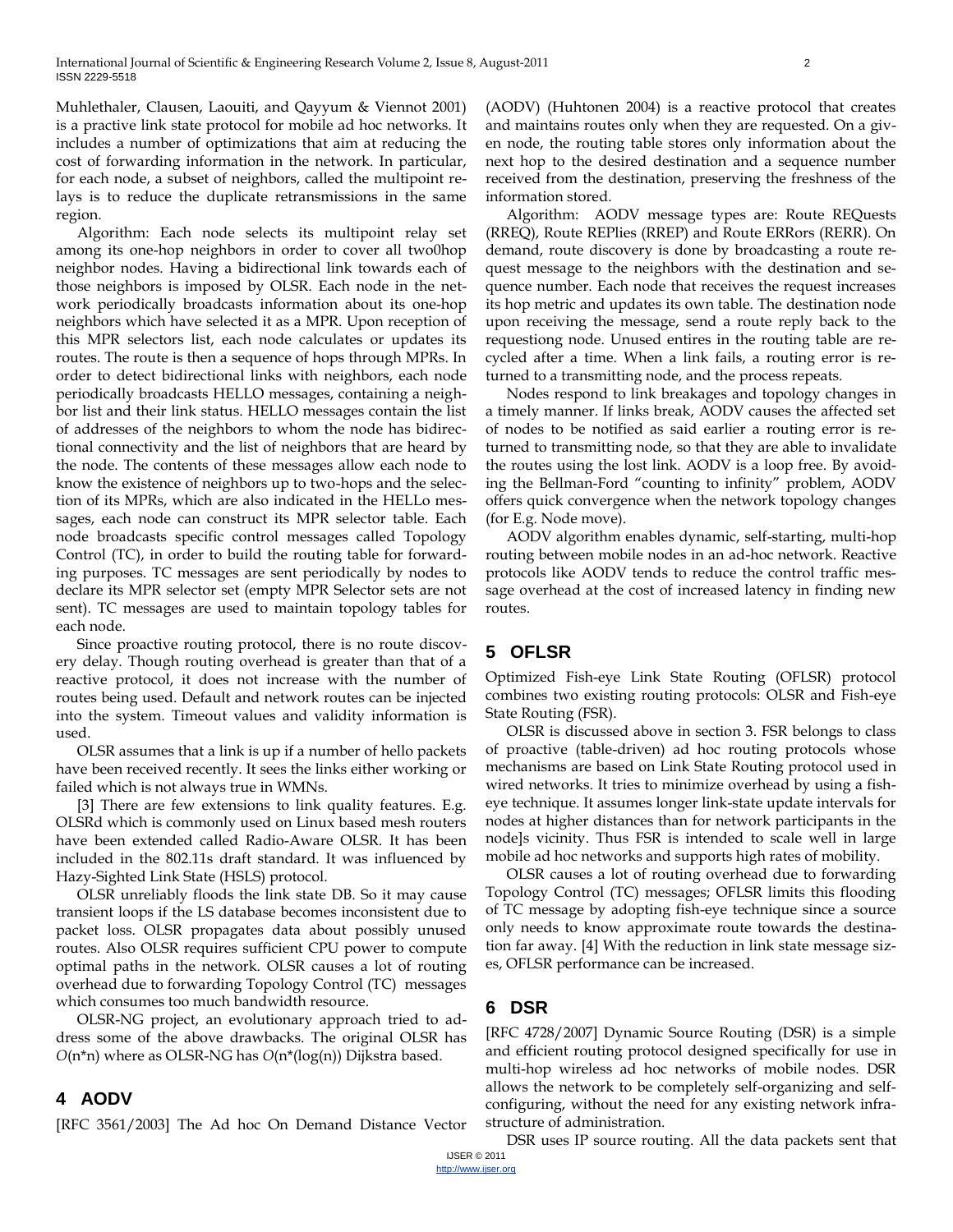are sent using DSR protocol contain the complete list of nodes that the packet has to traverse.

Two main mechanisms: route discovery and route maintenance, which work together allows the nodes to discover and maintain routes to arbitrary destinations in the network.

On demand operation – The routing packet overhead of DSR scales automatically to only what is needed to react to changes in the routes currently in use.

The protocol allows finding multiple routes to any destination D. It allows each sender S to select the route based on some criteria such as load balancing and allows controlling the routes used in routing its packets.

It avoids the need for up-to-date route information in intermediate nodes. It reduces the control overhead by eliminating the periodic table-update messages and caching the information learned from other nodes.

The connection setup delay is higher than in table-driven protocols. DSR performs well in static and low-mobility environments, but performance degrades rapidly with increasing mobility. Routing overhead is proportional to the path length due to source routing mechanism employed in DSR.

# **7 B.A.T.M.A.N**

[5] The Better Approach To Mobile Ad hoc Networks (B.A.T.M.A.N) (Johnson, Ntlatalpa, & Aichele 2008) is another proactive protocol for establishing multi-hop routes in mobile ad hoc networks. The development of B.A.T.M.A.N started in [RFC 3626] which was not completely functional in practical scenarios, and particularly for large deployments and in lossy environments. The approach of batman is to spread the knowledge about the best end-to-end paths to all participating nodes. In this approach, each node perceives and maintains information about the only best next hop towards all the other nodes, which avoids unnecessary knowledge about the global topology and reduces the signaling overhead.

Algorithm: Each node *n* broadcasts originator messages (OGM) to inform neighbor nodes about its existence. The neighbors rebroadcast the OGMs to inform their neighbors about the existence of node n, and so on. The network is therefore flooded with these small packets that contain the address of the original node, the address of the node rebroadcasting the packet, a TTL and a sequence number. Each node rebroadcasts the OGM at most once and only if it is received by the current best next hop towards the original initiator of the OGM. Thus OGMs are selectively flooded through the mesh network. Route discovery and neighbor selection depend upon the number and reliability of received OGMs. Sequence numbers are used to perceive the OGM freshness, thus any message received with a lower sequence number than the previous one is dropped. Nodes may alter the TTL of their OGMs to limit the number of hops the message traverses. This is useful for backbone nodes that are deployed only for improved connectivity and coverage purposes.

BATMAN outperforms original OLSR on almost all performance metrics, due to the simplistic approach. By not collecting more information than it can effectively use, and by only getting information about its neighbors, nodes can compute routes in a more efficient manner. Routing overhead is significantly lower than OLSR, providing that sometimes complex approaches lead to less performance.

BATMAN was first released as a classical layer-three (L3) routing protocol, using UDP packets to exchange routing information. Later on, an extension of BATMAN Advanced (batman-adv) was developed to work at layer-two (L2). This version emulates an Ethernet bridge, so that all nodes appear to be attached to a direct link and all protocols operating on the top of it are not aware of the multi-hop nature of the underlying network. The working principles of batman-adv are same as that of classical batman, with adaptions for handling layer-2 (L2) address instead of IP addresses.

## **8 BABEL**

Babel [6] is a proactive advanced distance vector routing protocol. Babel is newer than OLSR and BATMAN. It is designed based on DSDV [7]. The technique of using sequence numbers is borrowed from DSDV in order to prevent count-to-infinity routing loops. Babel also adopts EIGRP's loop avoidance tecniques using feasible conditions [8] to quickly converge on loop free paths. Babel uses ETX metric as OLSR does. Babel updates are transmitted unreliably using IPV6. Babel outperforms competing routing protocols in sparse networks.

## **9 HWMP**

[Wang & Lim 2008] IEEE 802.11s adds a third type of network topology called Mesh Basic Service Set or MBSS. An MBSS can have the following three different kinds of entities: a Mesh Station, which is a normal 802.11 Station with added functionality of path discovery and packet forwarding; a Mesh Access Point, which is a Mesh Station that provides client connectivity services and; a Mesh Portal which interconnects the WMN with other non-802.11 networks like 802.3. The 802.11s specifies the Hybrid Wireless Mesh Protocol (HWMP) that runs on the MAC layer, as mandatory for path selection.

Algorithm: Nodes can use two modes of operation, On-Demand Mode and Proactive Tree Building Mode. The On-Demand Mode is based on AODV (Huhtonen 2004), and as stated before, it works at MAC layer. It has three different control packets: Path REQuest (PREQ), Path REPly (PREP) and Path ERRor (PERR). When a node *n* wants to send information, it intitates a PREQ broadcast that floods the network. Every PREQ has a sequence number that allows nodes to perceive its freshness. When an intermediate node receives the PREQ, it either creates or updates the path to the source depending on the sequence number; if there is no path, it simply forwards the request until it reaches the destination. Once the path is established it is cached and subsequent PREQs are not flooded within a small time frame. When the destination node receives the PREQ, it sends a unicast PREP back to node *n*. In the Proactive Tree Building mode of HWMP, one of the nodes acts as ROOT node *r*. The node *r* periodically broadcasts proactive PREQs. The address field of such PREQs is the broadcast address, thus every node that receives them send PREP back to node *r*. In this way, a proactive tree is build, and node *r* has the routing table filled with all possible destina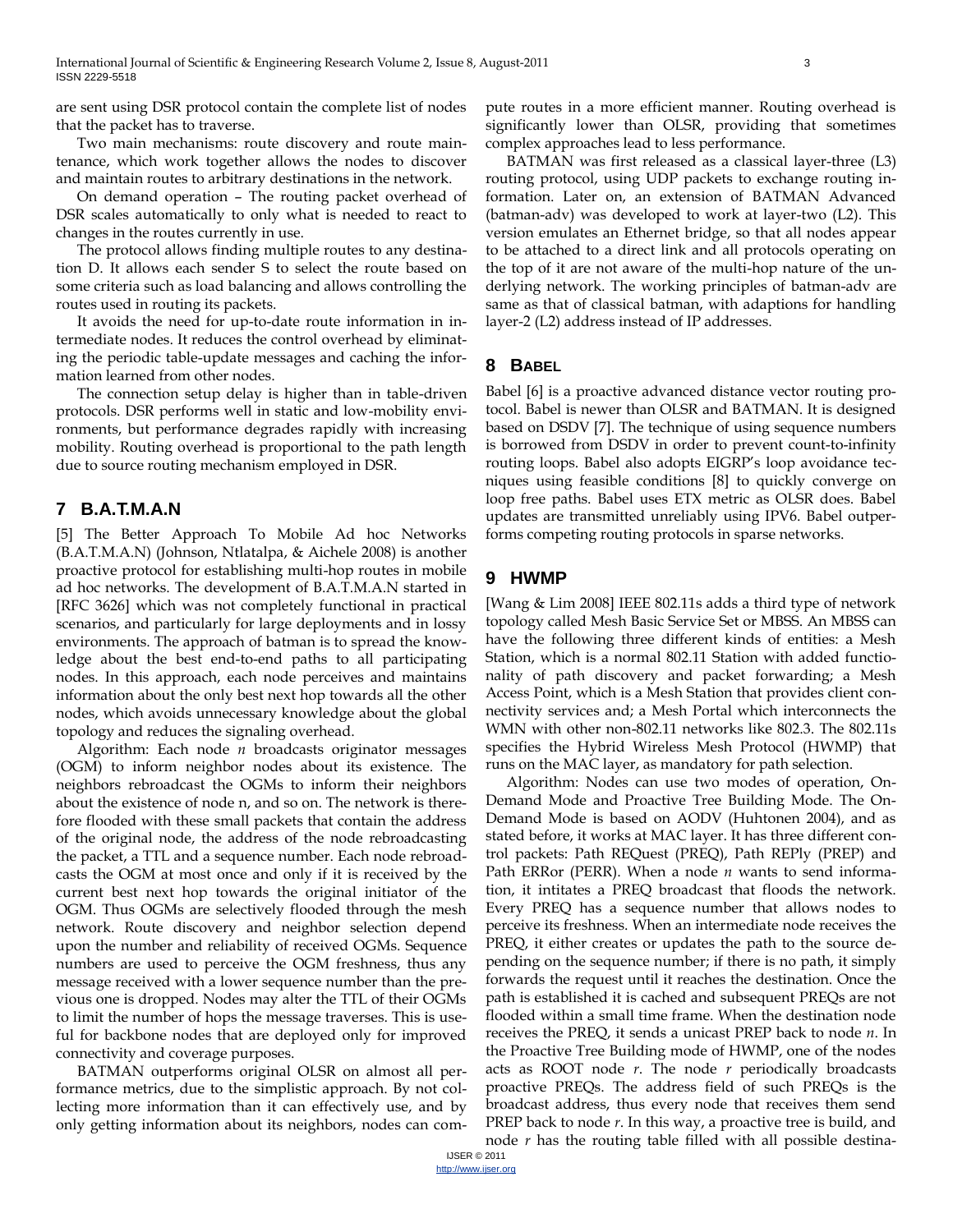tions within the network.

In hybrid mode, both proactive and reactive components act concurrently. Extensibility framework of HWMP allows choosing any routing metric or combinations of metrics. Ondemand routing offers great flexibility in changing environments. Proactive tree based routing is very efficient in fixed mesh networks. The combination makes HWMP suitable for implementation on a variety of different network configurations. Default metric is based on airtime. It can be combined with other metrics for better performance.

HWMP protocol elements

- 1. Root Announcement (Broadcast): tells MPs about the presence and distance of Root-MP (root Mesh Point).
- 2. Root Request (Broadcast/Unicast): asks the destination MP(s) to form a reverse route to the originator.
- 3. Route Reply (Unicast): forms a forward route to originator and confirms the reverse route.
- 4. Route Error (Broadcast): tells receiving MPs that the originator no longer supports certain routes.

On-demand routing in HWMP allows nodes to quickly obtain routes for new destinations. It does not require nodes to maintain routes to destinations that are not in active communication.

Route Discovery: For route discovery, on-demand routing in HWMP uses expanding ring search to limit the flood of routing packets. Reverse paths are set up by Route Request packets (broadcast) from originator and forward paths are set up by Route Reply packet (unicast) send from destination node or intermediate node with a valid route to the destination.

Route Maintenance: Nodes monitor the link status of next hops in active routes. When a link break in an active route is detected, a Route Error message is used to notify other nodes about the loss of link occurred. Route Error message is a broadcast message, hence results in quick notification of route failure.

All the nodes in the network own and maintain a destination sequence number which guarantees the loop-freedom of all routes towards that node.

MPs monitor their upstream links and may switch back up links using RREP; this avoids "re-building" the tree. Loss of upstream link causes RREP to send down. This allows the nodes to decide/select own back-up paths. It signals route holders that same route is broken. In this way tree-based routing maintains the topology.

## **10 SHWMP**

[9] Proposed a Secured Hybrid Wireless Mesh Protocol (SHWMP) as a secure version of HWMP, a secure extension to L2 routing specified in 802.11s. HWMP, in its current form, is vulnerable to various types of routing attacks. SHWMP operates similar to HWMP but uses cryptographic extensions to provide authenticity and integrity of routing messages and prevents unauthorized manipulation of mutable fields in the routing information elements. Though it incurs little computational and storage overhead to ensure security, it is robust against identified attacks and provides higher packet delivery ratio compare to traditional HWMP. [9] Considered the existing key hierarchy of 802.11s hence avoids extra key burden. It identifies the mutable and non-mutable fields in the routing message, protects the non-mutable part using symmetric key encryption and use Merkle-Tree approach to authenticate mutable information. Since it uses only symmetric key operations it is computationally efficient.

### **11 CONCLUSION**

■ Both AODV and OFLSR work very well in Wireless Mesh Networks with small traffic load. As the traffic load increases AODV protocol is not scalable. On the other side, OFLSR provides a better performance in terms of data packet delivery ratio, throughput, packet latency and routing overhead under different traffic and mobility instances [4].

 The current implementation of IEEE 802.11s draft standard provided by open802.11s and batman-adv at layer-2 under static scenarios, batman-adv shows much more reliable performance where open802.11s shows instability. However open802.11s recovers quite rapidly and sometimes even so fsat in case of node failure. On the other hand batman-adv has problems in resuming the communication after an abrupt interuption [10].

 The overhead of OLSR is higher than BATMAN, [11] confirms it. [12] shows larger throughput difference between OLSR and BATMAN whereas [13] suggest that OLSR and BATMAN are similar. Theoritical studies say that BATMAN outperforms OLSR on almost all performance metrics due to simplistic approach as we discussed. Experiments are needed to write a note on this.

 In multihop ad hoc networks, the overhead of routing protocol has the largest impact on throughput. Babel provides higher throughputs in smaller networks. Howeer, it has to be tested in large networks. Testings of [13] provides us the impetus for further experimentation on Babel.

 BATMAN outperforms original OLSR on almost all performance metrics due to its simplistic approach. By not collecting more information than required it can effectively use, and by only getting information about its neighbors, nodes can compute routes in a more efficient manner. Routing overhead is significantly lower than OLSR, proving that some-times complex approaches lead to less overall performance.

 Many research studies [14] confirm that cross layer design system yields higher performance compare to the performance in non-cross layer design systems. HWMP, of its hybrid behavior, is much scalable for Hybrid Wireless Mesh Networks. HWMP with cross layer design outperforms the HWMP with non-cross layer design. HWMP is the default routing protocol for Wireless Mesh Networks.

 SHWMP involves a little calculations of symmetric key encryption yet it outperforms HWMP in non-cross layer system [15]. Though it is confirmed that SHWMP in cross layer design of Wireless Mesh Networks outperforms SHWMP in non-cross layer design WMN theoretically, yet it should be implemented in cross layer design of Wireless Mesh Networks in order to scale in different terms.